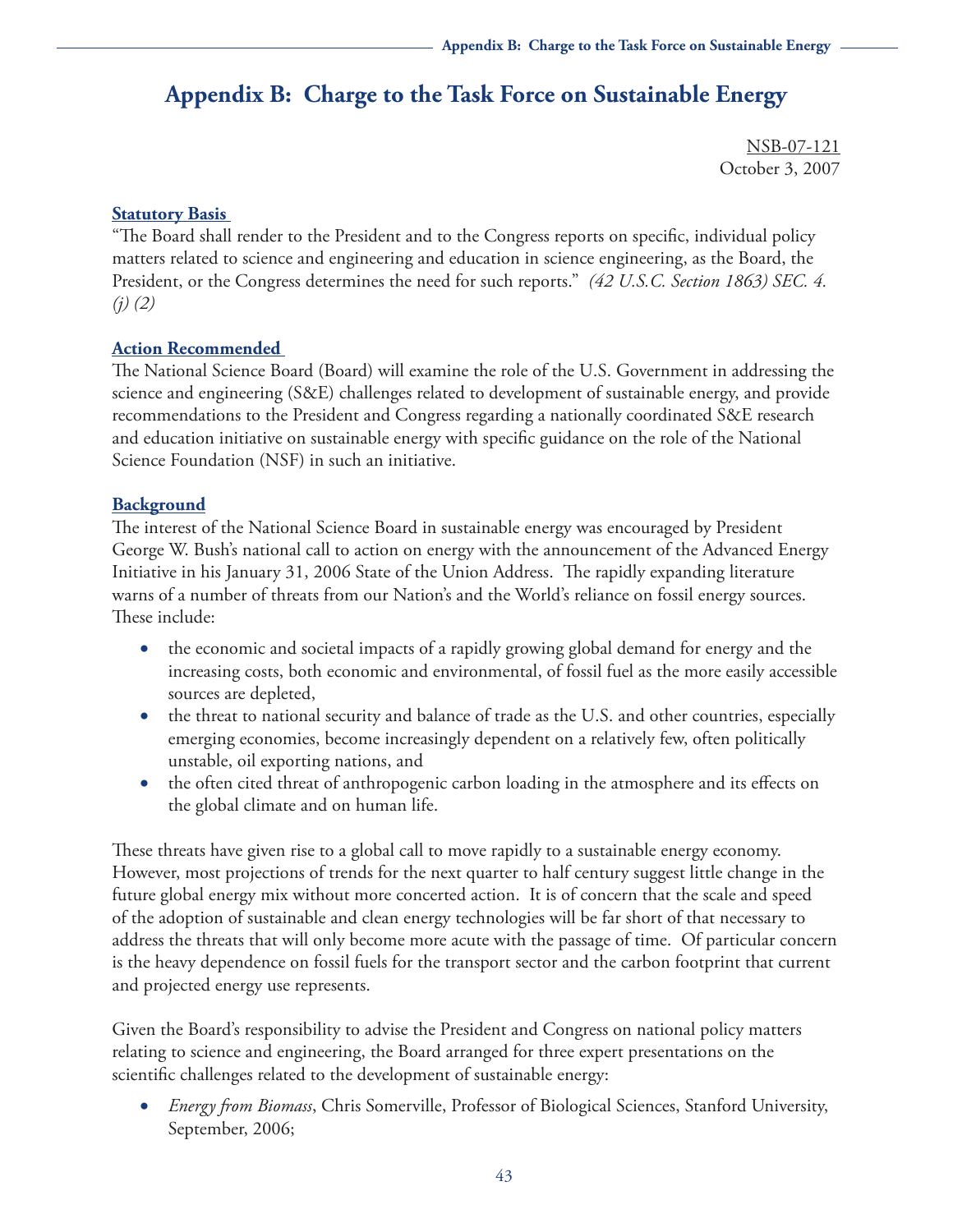#### **Building a Sustainable Energy Future: U.S. Action for an Effective Energy Economy Transformation**

- • *Scientific Challenges in the Development of Sustainable Energy*, Nathan S. Lewis, Professor of Chemistry at Caltech, November, 2006; and
- • *Transformational Science for Energy and the Environment*, Raymond L. Orbach, Under Secretary for Science, U.S. Department of Energy, March, 2007.

The Board is also mindful of President Bush's challenge to the nation in his 2007 State of the Union Address: *"America is on the verge of technological breakthroughs that will enable us to live our lives less dependent on oil. And, these technologies will help us be better stewards of the environment, and they will help us to confront the serious challenge of global climate change."*

These presentations and the President's challenge energized the Board regarding the immediacy of the need to develop sustainable energy sources that would lessen the dependence on increasingly difficult to access fossil fuels and decrease the rate of atmospheric carbon loading Given the vital strategic importance of energy use in carrying out the missions of most government agencies, the Board believes it to be an imperative for the long-term prosperity of this Nation for the government to develop a long-term, coordinated, inter-agency strategy to achieve a stable sustainable U.S. energy future. Such an approach will require that the attributes of a sustainable energy economy be defined and that all technology options be weighed and evaluated against their ability to meet these attributes. Further, this would need to be done in a global context. The Board is uniquely suited to make recommendations regarding the S&E research and education challenges in developing such a nationally coordinated strategy, with specific guidance to NSF on its role in this effort. The Board's Committee on Programs and Plans (CPP) should establish a formal Task Force on Sustainable Energy to lead this Board effort.

#### **Policy Objectives**

The following issues will be analyzed and discussed by the Task Force before constructive policy recommendations and a proposed strategy is recommended to CPP and the full Board consistent with the Board's statutory charge.

- Examine existing S&E sustainable energy research and education policies and efforts at the NSF, the Federal Government and U.S. corporations, and around the world in scope, scale, time frame, and in the context of national and global challenges.
- Develop recommendations for the Board to consider with respect to a nationally coordinated S&E research and education initiative on sustainable energy.
- • Provide explicit guidance on NSF's role with respect to basic research and education in the overall national effort.

Based upon the work of this Task Force, the Board will then provide policy guidance to NSF, and broader recommendations to the Administration and Congress relative to a long-term coordinated inter-agency strategy for the development of sustainable U.S. energy production in light of President Bush's challenge to be better stewards of the environment.

### **Logistics**

Once the Task Force has completed its initial analysis of existing policies and efforts, the Task Force will bring together representatives of NSF, academe, private sector industry and investors, NGOs, and other pertinent U.S. Federal agencies involved in energy, as well as members of the broader scientific community, through a series of workshops to examine, discuss and address the issues identified above. The Task Force will have the ability to convene such working groups as it deems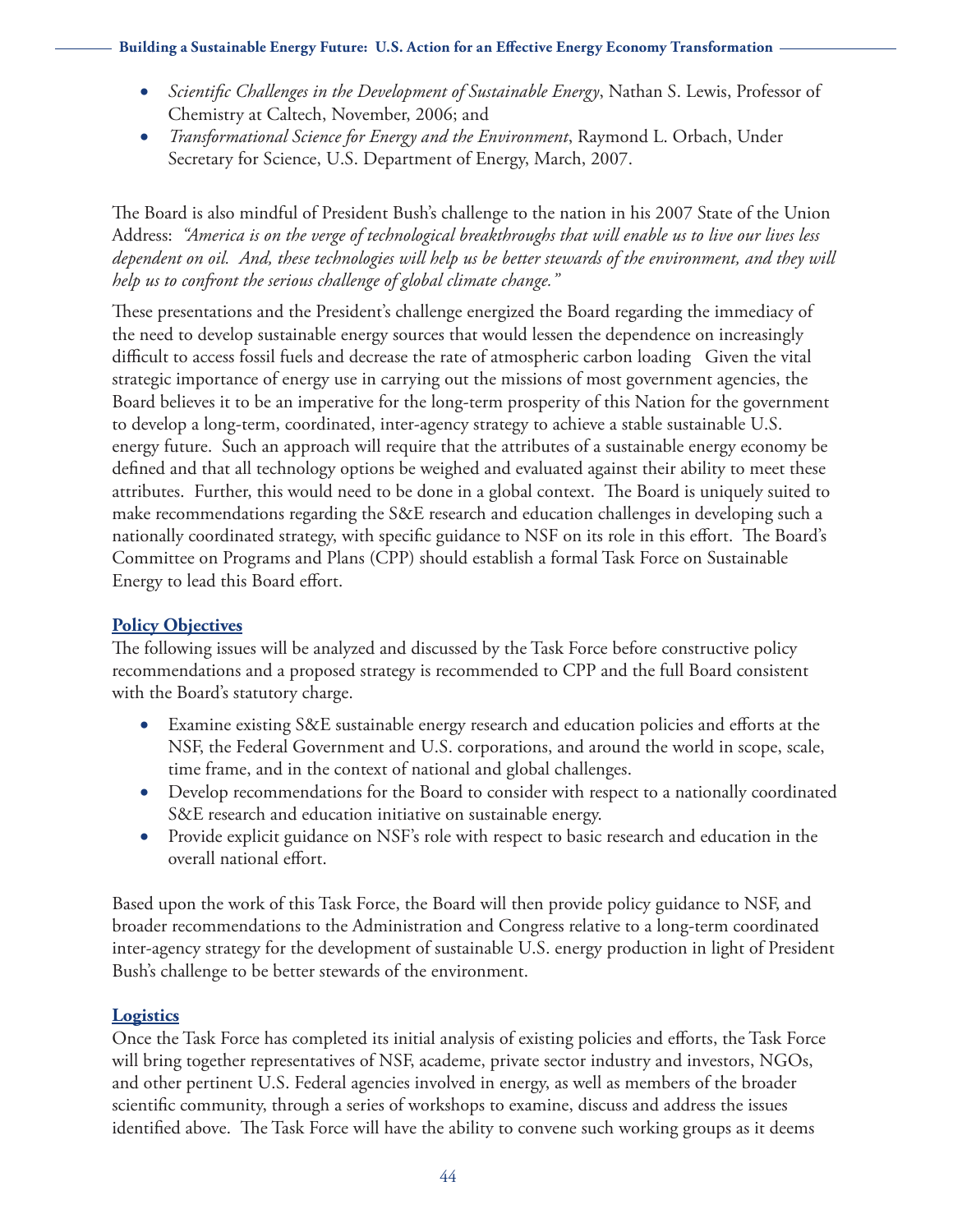necessary to obtain additional relevant information as well as to frame recommended strategies. It is anticipated that the Task Force will produce a final report that summarizes its findings and presents recommendations regarding the role of the U.S. Government in addressing S&E challenges related to development of sustainable energy, with specific recommendations for the NSF role in a national S&E research and education initiative on sustainable energy. Printed copies of a final Board report will be widely distributed and available on the Board Web site for the general public, universities, Congress, various special interest groups, and the broad scientific community. In addition, a regular and pro-active outreach effort to communicate task force activities will be implemented throughout the duration of the Task Force life. The Task Force expects to present a draft report to the Board in 12 months, and conclude its activities within 18 months, from the date that formation of the Task Force is approved. The Board Office will serve as the focal point for coordination and implementation of all Task Force activities.